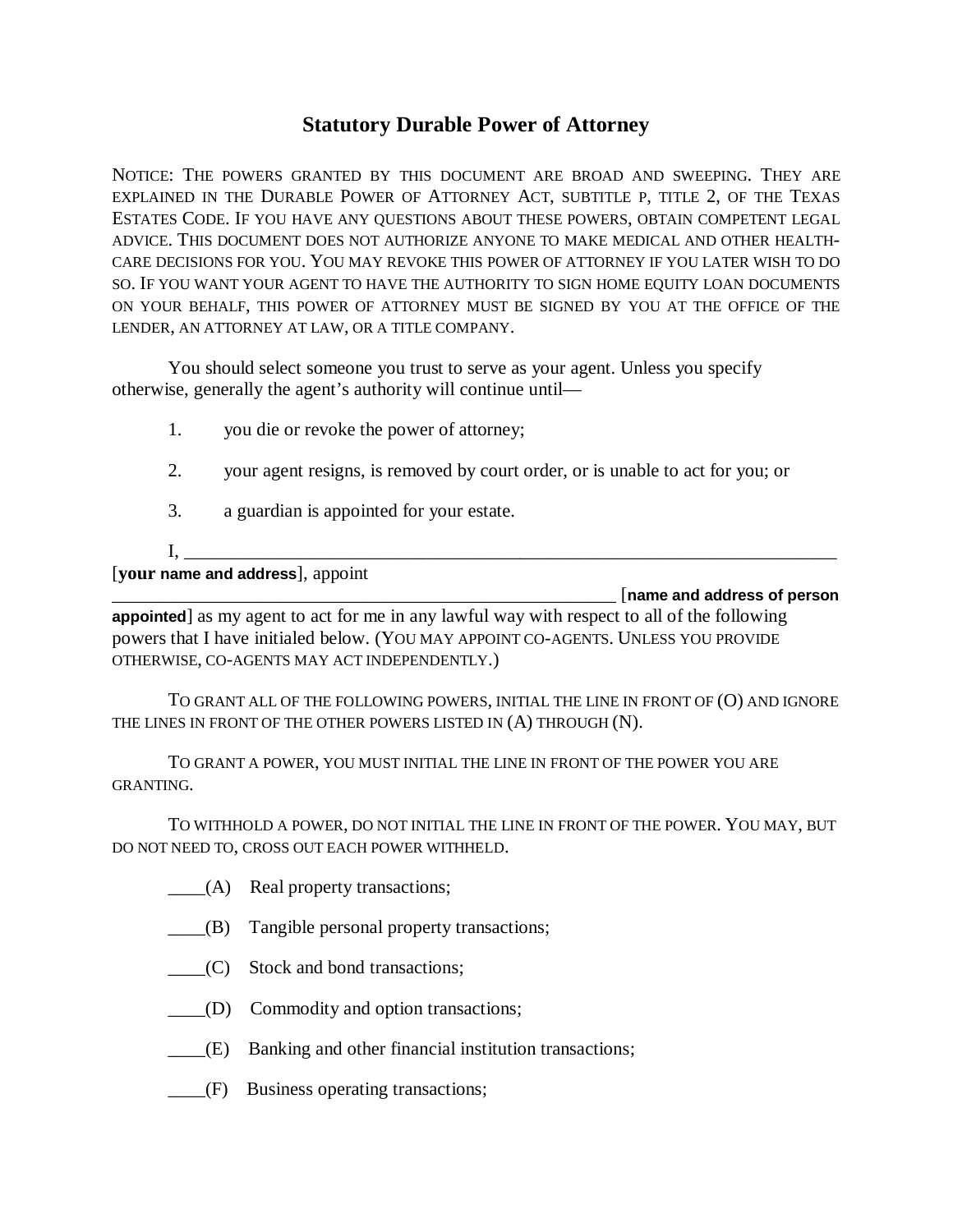\_\_\_\_(G) Insurance and annuity transactions;

\_\_\_\_(H) Estate, trust, and other beneficiary transactions;

\_\_\_\_(I) Claims and litigation;

\_\_\_\_(J) Personal and family maintenance;

\_\_\_\_(K) Benefits from Social Security, Medicare, Medicaid, or other governmental programs or civil or military service;

\_\_\_\_(L) Retirement plan transactions;

\_\_\_\_(M) Tax matters.

\_\_\_\_(N) Digital assets and the content of an electronic communication;

 $\_\_$ (O) ALL OF THE POWERS LISTED IN (A) THROUGH (N). YOU DO NOT HAVE TO INITIAL THE LINE IN FRONT OF ANY OTHER POWER IF YOU INITIAL LINE (O).

## SPECIAL INSTRUCTIONS

Special instructions applicable to agent compensation (initial in front of the following sentences to have it apply; if no selection is made, each agent will be entitled to compensation that is reasonable under the circumstances):

My agent is entitled to reimbursement of reasonable expenses incurred on my behalf and to compensation that is reasonable under the circumstances.

My agent is entitled to reimbursement of reasonable expenses incurred on my behalf but shall receive no compensation for serving as my agent.

Special instructions applicable to co-agents (if you have appointed co-agents to act, initial in front of one of the following sentences to have it apply; if no selection is made, each agent will be entitled to act independently):

Each of my co-agents may act independently for me.

\_\_\_\_\_\_ My co-agents may act for me only if the co-agents act jointly.

\_\_\_\_\_\_ My co-agents may act for me only if a majority of the co-agents act jointly.

Special instructions applicable to gifts (initial in front of the following sentence to have it apply):

\_\_\_\_\_\_ I grant my agent the power to apply my property to make gifts outright to or for the benefit of a person, including by the exercise of a presently exercisable general power of appointment held by me, except that the amount of a gift to an individual may not exceed the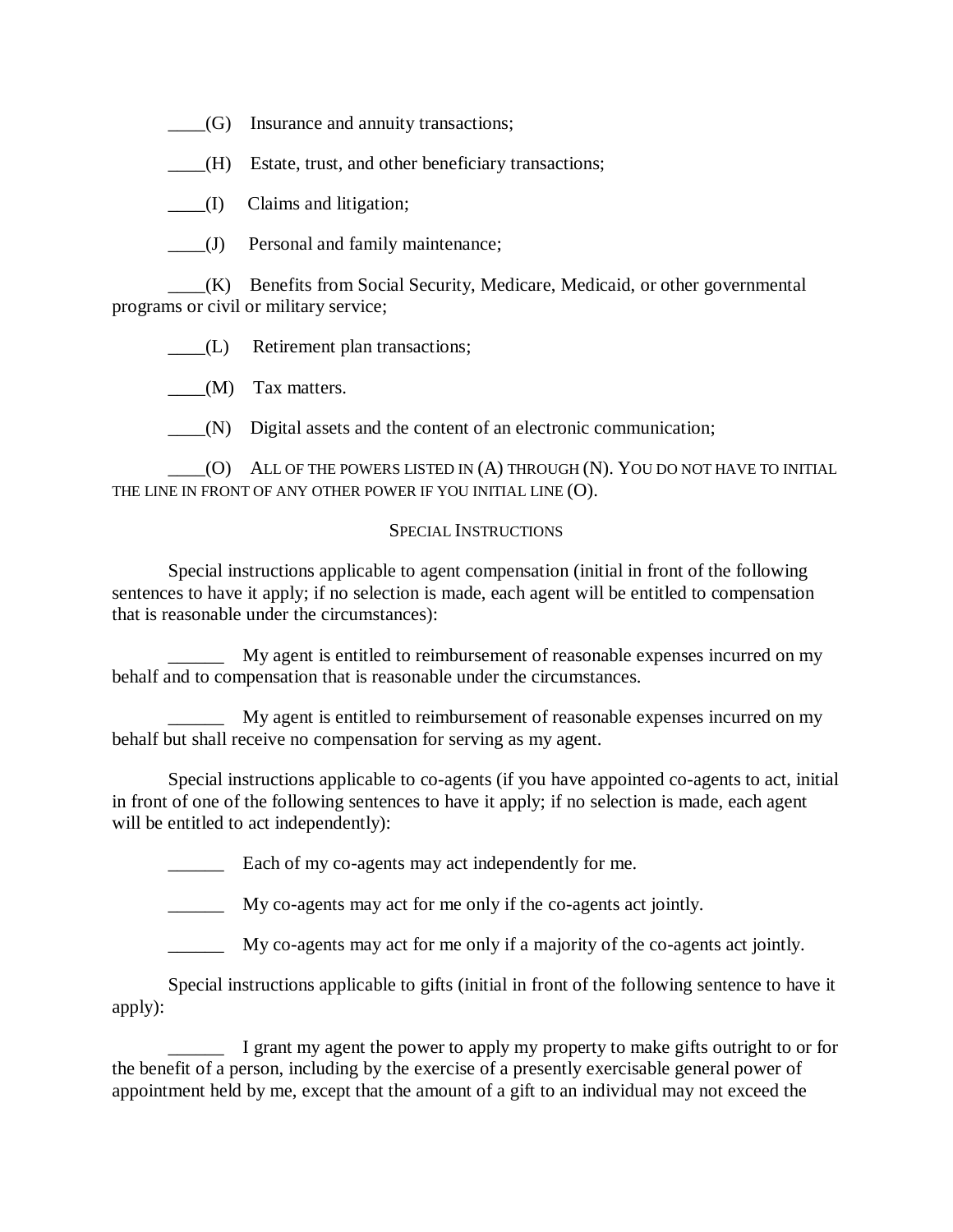amount of annual exclusions allowed from the federal gift tax for the calendar year of the gift.

\_\_\_\_\_\_\_\_\_\_\_\_\_\_\_\_\_\_\_\_\_\_\_\_\_\_\_\_\_\_\_\_\_\_\_\_\_\_\_\_\_\_\_\_\_\_\_\_\_\_\_\_\_\_\_\_\_\_\_\_\_\_\_\_\_\_\_\_\_\_\_\_\_\_\_

\_\_\_\_\_\_\_\_\_\_\_\_\_\_\_\_\_\_\_\_\_\_\_\_\_\_\_\_\_\_\_\_\_\_\_\_\_\_\_\_\_\_\_\_\_\_\_\_\_\_\_\_\_\_\_\_\_\_\_\_\_\_\_\_\_\_\_\_\_\_\_\_\_\_\_

\_\_\_\_\_\_\_\_\_\_\_\_\_\_\_\_\_\_\_\_\_\_\_\_\_\_\_\_\_\_\_\_\_\_\_\_\_\_\_\_\_\_\_\_\_\_\_\_\_\_\_\_\_\_\_\_\_\_\_\_\_\_\_\_\_\_\_\_\_\_\_\_\_\_\_

\_\_\_\_\_\_\_\_\_\_\_\_\_\_\_\_\_\_\_\_\_\_\_\_\_\_\_\_\_\_\_\_\_\_\_\_\_\_\_\_\_\_\_\_\_\_\_\_\_\_\_\_\_\_\_\_\_\_\_\_\_\_\_\_\_\_\_\_\_\_\_\_\_\_\_

ON THE FOLLOWING LINES YOU MAY GIVE SPECIAL INSTRUCTIONS LIMITING OR EXTENDING THE POWERS GRANTED TO YOUR AGENT.

Any authority granted to my agent herein shall be limited so as to prevent this general power of attorney from causing my agent to be taxed on my income (unless my agent is my spouse) and from causing my assets to be subject to a general power of appointment by my agent, as that term is defined in section 2041 of the Internal Revenue Code of 1986, as amended.

UNLESS YOU DIRECT OTHERWISE BELOW, THIS POWER OF ATTORNEY IS EFFECTIVE IMMEDIATELY AND WILL CONTINUE UNTIL IT TERMINATES.

CHOOSE ONE OF THE FOLLOWING ALTERNATIVES BY CROSSING OUT THE ALTERNATIVE NOT CHOSEN:

(A) This power of attorney is not affected by my subsequent disability or incapacity.

(B) This power of attorney becomes effective on my disability or incapacity.

YOU SHOULD CHOOSE ALTERNATIVE (A) IF THIS POWER OF ATTORNEY IS TO BECOME EFFECTIVE ON THE DATE IT IS EXECUTED.

IF NEITHER (A) NOR (B) IS CROSSED OUT, IT WILL BE ASSUMED THAT YOU CHOSE ALTERNATIVE (A).

If alternative (B) is chosen and a definition of my disability or incapacity is not contained in this power of attorney, I shall be considered disabled or incapacitated for purposes of this power of attorney if a physician certifies in writing at a date later than the date this power of attorney is executed that, based on the physician's medical examination of me, I am mentally incapable of managing my financial affairs. I authorize the physician who examines me for this purpose to disclose my physical or mental condition to another person for purposes of this power of attorney. A third party who accepts this power of attorney is fully protected from any action taken under this power of attorney that is based on the determination made by a physician of my disability or incapacity.

I agree that any third party who receives a copy of this document may act under it. Termination of this durable power of attorney is not effective as to a third party until the third party has actual knowledge of the termination. I agree to indemnify the third party for any claims that arise against the third party because of reliance on this power of attorney. The meaning and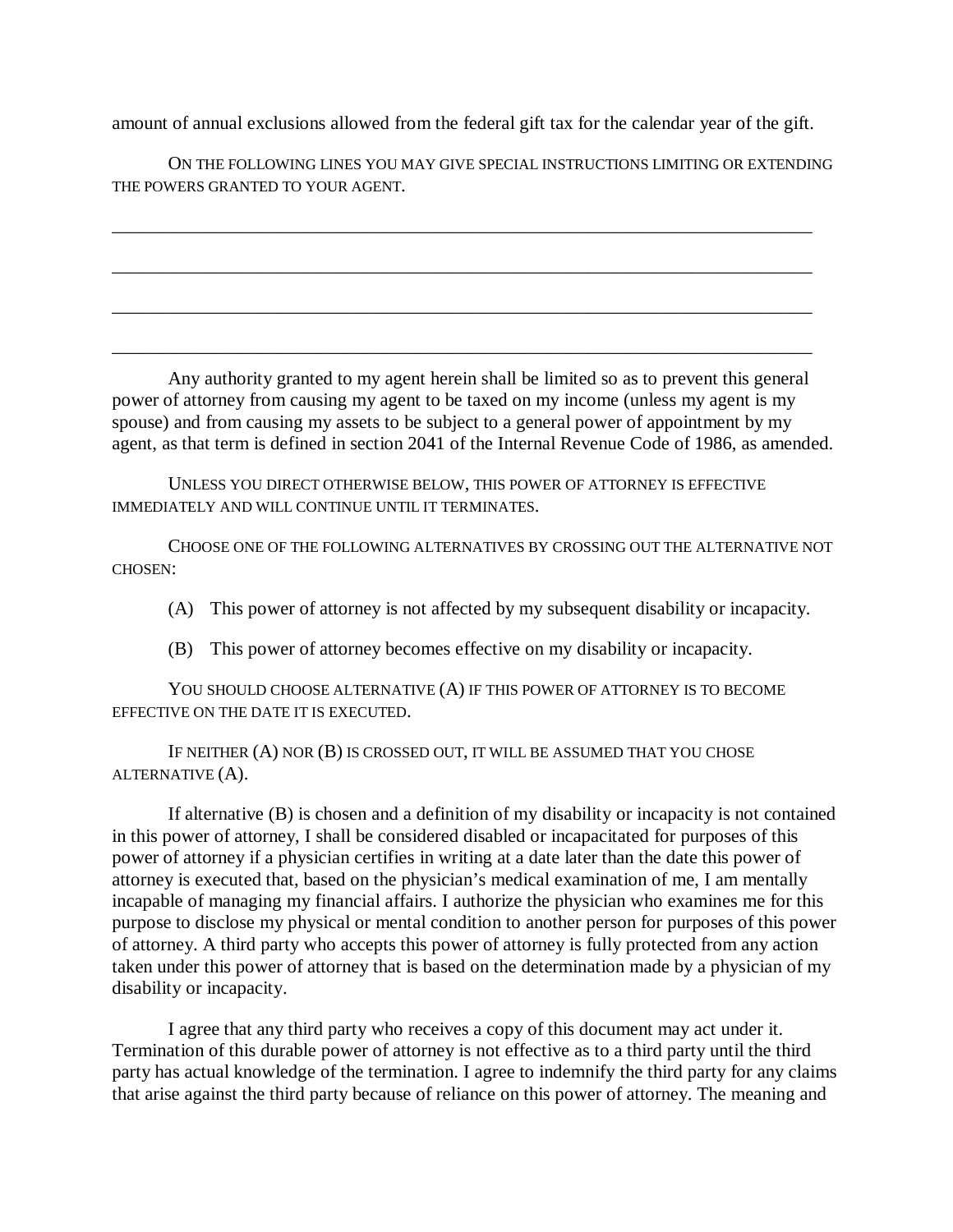effect of this durable power of attorney is determined by Texas law.

If any agent named by me dies, becomes incapacitated, resigns, or refuses to act, or is removed by court order, or if my marriage to an agent named by me is dissolved by a court decree of divorce or annulment or is declared void by a court (unless I provided in this document that the dissolution or declaration does not terminate the agent's authority to act under this power of attorney), I name the following (each to act alone and successively, in the order named) as successor(s) to that agent: [**list name[s] and address[es]**]

| າ<br><u>L.</u> |  |  |  |
|----------------|--|--|--|
|                |  |  |  |
|                |  |  |  |
|                |  |  |  |

\_\_\_\_\_\_\_\_\_\_\_\_\_\_\_\_\_\_\_\_\_\_\_\_\_\_\_\_\_\_\_\_ **[Sign here]** \_\_\_\_\_\_\_\_\_\_\_\_\_\_\_\_\_\_\_\_\_\_\_\_\_\_\_\_\_\_\_**[Print Name]**

SIGNED under oath before me on

\_\_\_\_\_\_\_\_\_\_\_\_\_\_\_\_\_\_\_\_\_\_\_\_\_\_\_\_\_\_\_\_\_\_\_\_ Notary Public, State of Texas

## IMPORTANT INFORMATION FOR AGENT

Agent's Duties

When you accept the authority granted under this power of attorney, you establish a "fiduciary" relationship with the principal. This is a special legal relationship that imposes on you legal duties that continue until you resign or the power of attorney is terminated, suspended, or revoked by the principal or by operation of law. A fiduciary duty generally includes the duty to—

- (1) act in good faith;
- (2) do nothing beyond the authority granted in this power of attorney;
- (3) act loyally for the principal's benefit;
- (4) avoid conflicts that would impair your ability to act in the principal's best interest;

and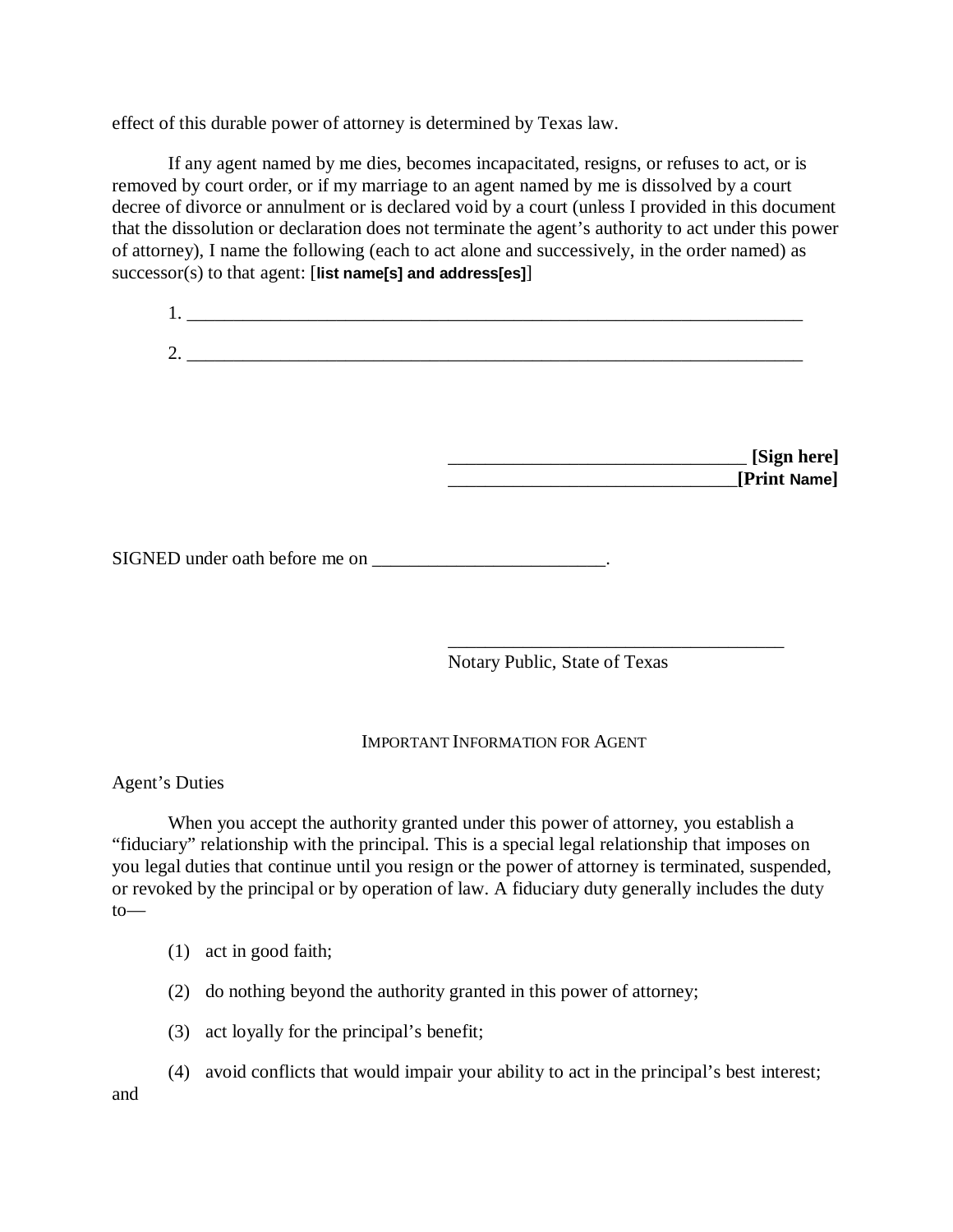(5) disclose your identity as an agent when you act for the principal by writing or printing the name of the principal and signing your own name as "agent" in the following manner:

(Principal's Name) by (Your Signature) as Agent

In addition, the Durable Power of Attorney Act (title 2, subtitle P, of the Texas Estates Code) requires you to—

(1) maintain records of each action taken or decision made on behalf of the principal;

(2) maintain all records until delivered to the principal, released by the principal, or discharged by a court; and

(3) if requested by the principal, provide an accounting to the principal that, unless otherwise directed by the principal or otherwise provided in the Special Instructions, must include—

(A) the property belonging to the principal that has come to your knowledge or into your possession;

(B) each action taken or decision made by you as agent;

(C) a complete account of receipts, disbursements, and other actions of you as agent that includes the source and nature of each receipt, disbursement, or action, with receipts of principal and income shown separately;

(D) a listing of all property over which you have exercised control that includes an adequate description of each asset and the asset's current value, if known to you;

(E) the cash balance on hand and the name and location of the depository at which the cash balance is kept;

(F) each known liability;

(G) any other information and facts known to you as necessary for a full and definite understanding of the exact condition of the property belonging to the principal; and

(H) all documentation regarding the principal's property.

Termination of Agent's Authority

You must stop acting on behalf of the principal if you learn of any event that terminates or suspends this power of attorney or your authority under this power of attorney. An event that terminates this power of attorney or your authority to act under this power of attorney includes—

(1) the principal's death;